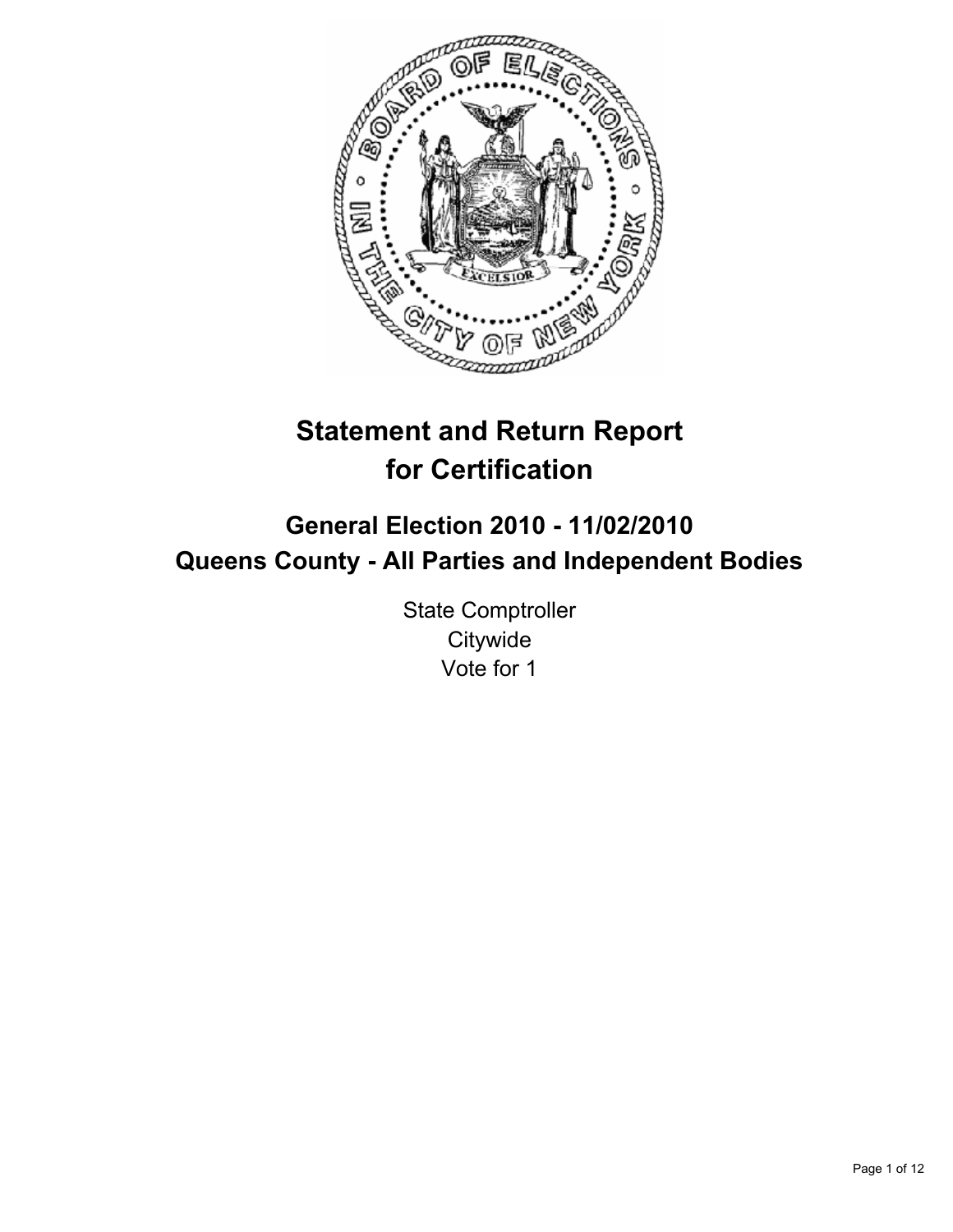

| <b>PUBLIC COUNTER</b>                | 12,086 |
|--------------------------------------|--------|
| <b>EMERGENCY</b>                     | 0      |
| ABSENTEE/MILITARY                    | 274    |
| <b>AFFIDAVIT</b>                     | 127    |
| <b>Total Ballots</b>                 | 12,547 |
| THOMAS P DINAPOLI (DEMOCRATIC)       | 7,368  |
| HARRY WILSON (REPUBLICAN)            | 2,817  |
| HARRY WILSON (INDEPENDENCE)          | 229    |
| HARRY WILSON (CONSERVATIVE)          | 236    |
| THOMAS P DINAPOLI (WORKING FAMILIES) | 347    |
| JULIA A WILLEBRAND (GREEN)           | 142    |
| JOHN GAETANI (LIBERTARIAN)           | 38     |
| JAMES TRIKAS (WRITE-IN)              | 1      |
| JOHN LIU (WRITE-IN)                  | 3      |
| NO NAME (WRITE-IN)                   | 2      |
| <b>Total Votes</b>                   | 11,183 |
| Unrecorded                           | 1,364  |

| <b>PUBLIC COUNTER</b>                | 23,431 |
|--------------------------------------|--------|
| <b>EMERGENCY</b>                     | 0      |
| ABSENTEE/MILITARY                    | 741    |
| <b>AFFIDAVIT</b>                     | 450    |
| <b>Total Ballots</b>                 | 24,725 |
| THOMAS P DINAPOLI (DEMOCRATIC)       | 11,392 |
| HARRY WILSON (REPUBLICAN)            | 8,547  |
| HARRY WILSON (INDEPENDENCE)          | 691    |
| HARRY WILSON (CONSERVATIVE)          | 1,335  |
| THOMAS P DINAPOLI (WORKING FAMILIES) | 686    |
| JULIA A WILLEBRAND (GREEN)           | 286    |
| JOHN GAETANI (LIBERTARIAN)           | 84     |
| HELEN DIGIULIO (WRITE-IN)            | 1      |
| HOMEY THE CLOWN (WRITE-IN)           | 1      |
| KEVIN BOYLE (WRITE-IN)               | 1      |
| MICHAEL KOGAN (WRITE-IN)             | 1      |
| NO NAME (WRITE-IN)                   | 6      |
| SANTA CLAUS (WRITE-IN)               | 1      |
| SEAN SULLIVAN (WRITE-IN)             | 1      |
| THOMPSON (WRITE-IN)                  | 1      |
| WILLIAM J. MILLS JR. (WRITE-IN)      | 1      |
| <b>Total Votes</b>                   | 23,035 |
| Unrecorded                           | 1.690  |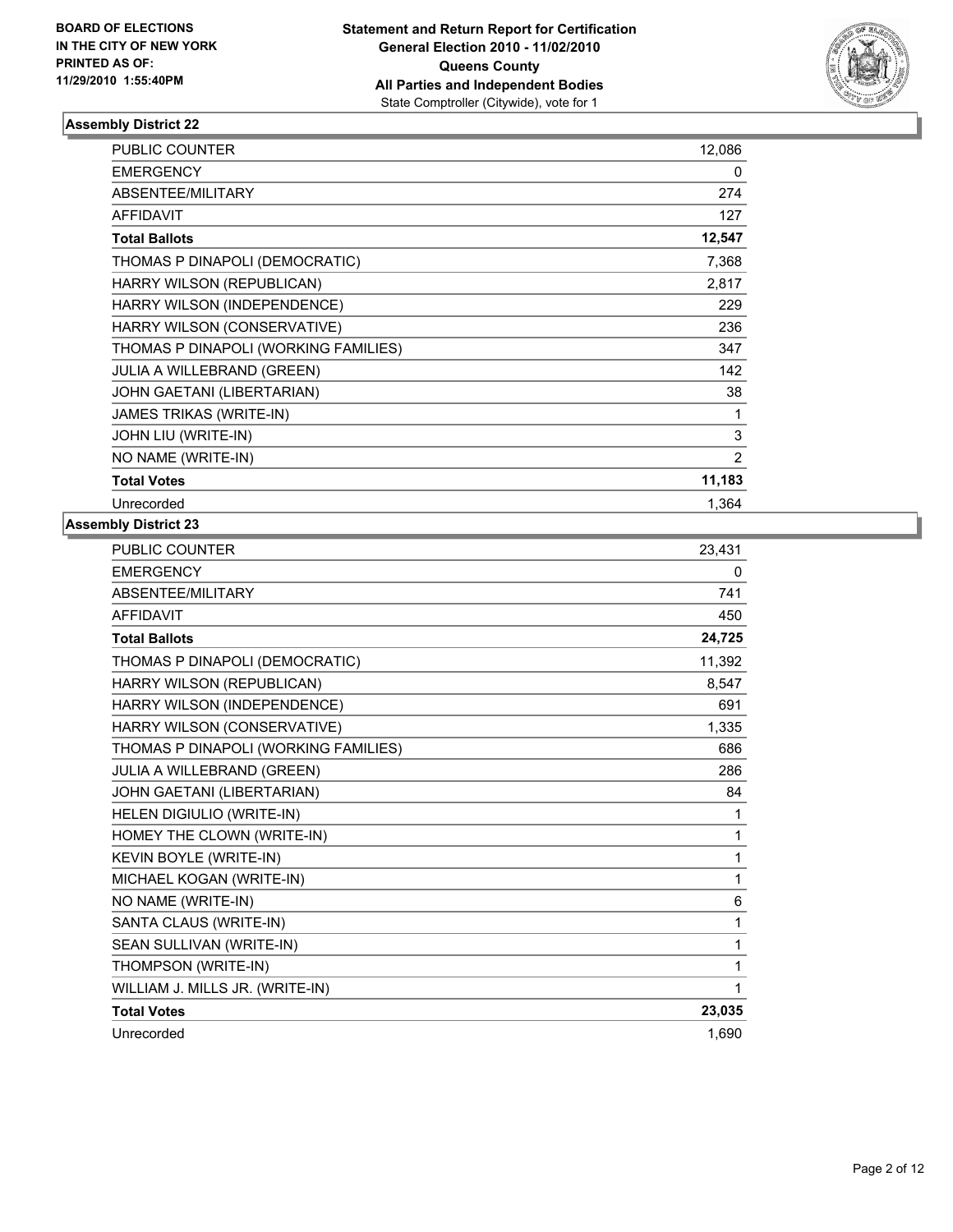

| <b>PUBLIC COUNTER</b>                | 26,594 |
|--------------------------------------|--------|
| <b>EMERGENCY</b>                     | 0      |
| ABSENTEE/MILITARY                    | 668    |
| <b>AFFIDAVIT</b>                     | 202    |
| <b>Total Ballots</b>                 | 27,591 |
| THOMAS P DINAPOLI (DEMOCRATIC)       | 14,621 |
| HARRY WILSON (REPUBLICAN)            | 8,243  |
| HARRY WILSON (INDEPENDENCE)          | 803    |
| HARRY WILSON (CONSERVATIVE)          | 903    |
| THOMAS P DINAPOLI (WORKING FAMILIES) | 983    |
| JULIA A WILLEBRAND (GREEN)           | 352    |
| JOHN GAETANI (LIBERTARIAN)           | 108    |
| ANDREW CHERPAK JR. (WRITE-IN)        | 1      |
| DAVID PATERSON (WRITE-IN)            | 1      |
| NO NAME (WRITE-IN)                   | 2      |
| <b>Total Votes</b>                   | 26,017 |
| Unrecorded                           | 1,574  |

| <b>PUBLIC COUNTER</b>                | 16,578 |
|--------------------------------------|--------|
| <b>EMERGENCY</b>                     | 52     |
| ABSENTEE/MILITARY                    | 391    |
| <b>AFFIDAVIT</b>                     | 171    |
| <b>Total Ballots</b>                 | 17,323 |
| THOMAS P DINAPOLI (DEMOCRATIC)       | 9,467  |
| HARRY WILSON (REPUBLICAN)            | 4,846  |
| HARRY WILSON (INDEPENDENCE)          | 408    |
| HARRY WILSON (CONSERVATIVE)          | 548    |
| THOMAS P DINAPOLI (WORKING FAMILIES) | 625    |
| <b>JULIA A WILLEBRAND (GREEN)</b>    | 204    |
| JOHN GAETANI (LIBERTARIAN)           | 68     |
| <b>BEN MILCHANO (WRITE-IN)</b>       | 1      |
| JOHN LIU (WRITE-IN)                  | 1      |
| NO NAME (WRITE-IN)                   | 1      |
| <b>Total Votes</b>                   | 16,169 |
| Unrecorded                           | 1,154  |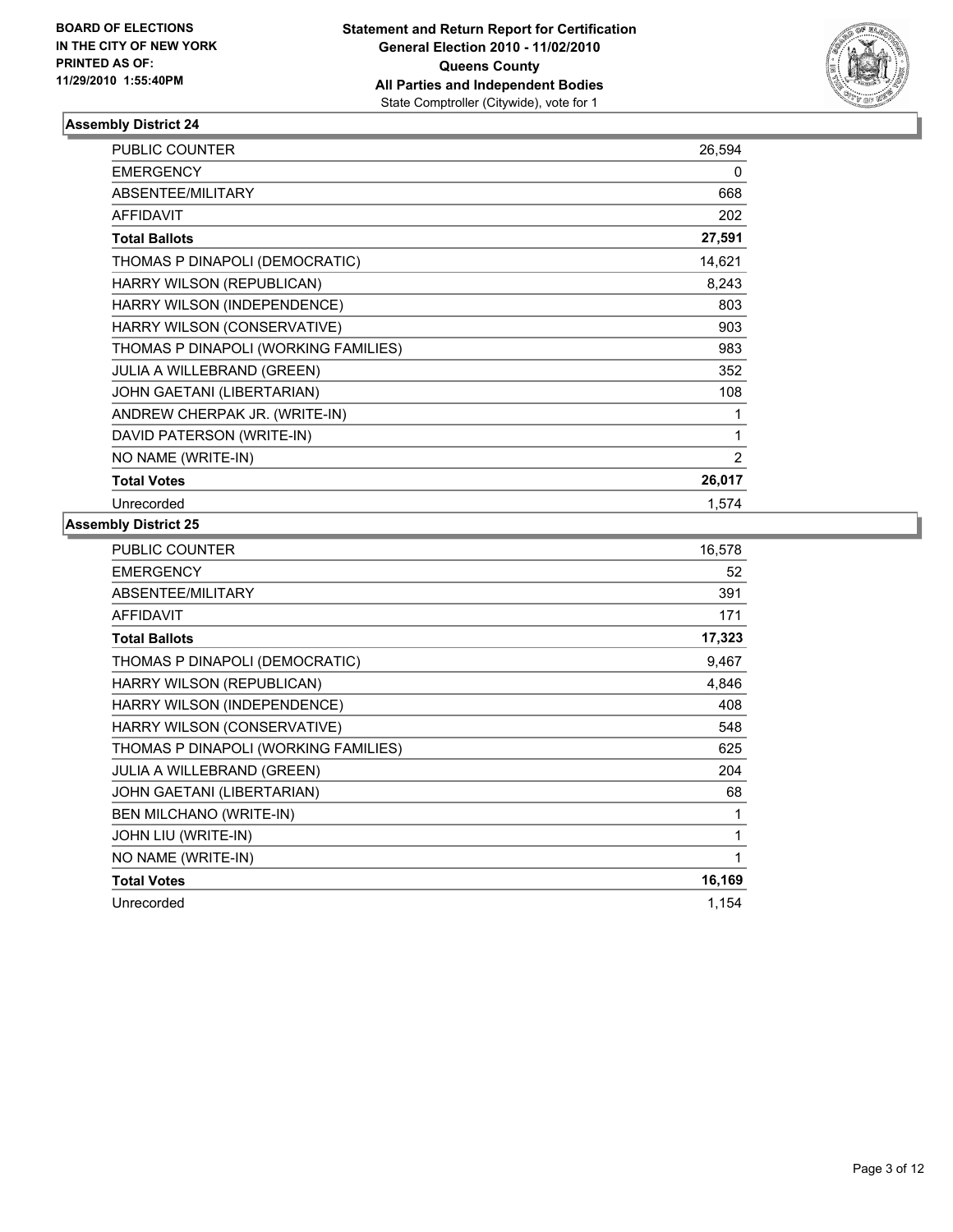

| PUBLIC COUNTER                       | 27,705         |
|--------------------------------------|----------------|
| <b>EMERGENCY</b>                     | 0              |
| ABSENTEE/MILITARY                    | 911            |
| <b>AFFIDAVIT</b>                     | 185            |
| <b>Total Ballots</b>                 | 28,901         |
| THOMAS P DINAPOLI (DEMOCRATIC)       | 13,415         |
| HARRY WILSON (REPUBLICAN)            | 10,364         |
| HARRY WILSON (INDEPENDENCE)          | 918            |
| HARRY WILSON (CONSERVATIVE)          | 1,228          |
| THOMAS P DINAPOLI (WORKING FAMILIES) | 797            |
| JULIA A WILLEBRAND (GREEN)           | 300            |
| JOHN GAETANI (LIBERTARIAN)           | 109            |
| ALAN HEVESI (WRITE-IN)               | 1              |
| DORRIC BERKOWITZ (WRITE-IN)          | 1              |
| JAMES KITZMILLER (WRITE-IN)          | 1              |
| KEVIN ONEILL (WRITE-IN)              | 1              |
| MONTGOMERY SUMMA (WRITE-IN)          | $\overline{2}$ |
| NO NAME (WRITE-IN)                   | 5              |
| VOKO ONO (WRITE-IN)                  | 1              |
| <b>Total Votes</b>                   | 27,143         |
| Unrecorded                           | 1,758          |

| <b>PUBLIC COUNTER</b>                | 19,523 |
|--------------------------------------|--------|
| <b>EMERGENCY</b>                     | 0      |
| ABSENTEE/MILITARY                    | 518    |
| <b>AFFIDAVIT</b>                     | 278    |
| <b>Total Ballots</b>                 | 20,551 |
| THOMAS P DINAPOLI (DEMOCRATIC)       | 10,524 |
| HARRY WILSON (REPUBLICAN)            | 6,207  |
| HARRY WILSON (INDEPENDENCE)          | 487    |
| HARRY WILSON (CONSERVATIVE)          | 562    |
| THOMAS P DINAPOLI (WORKING FAMILIES) | 736    |
| JULIA A WILLEBRAND (GREEN)           | 274    |
| JOHN GAETANI (LIBERTARIAN)           | 102    |
| AVA TERRENELLA (WRITE-IN)            | 1      |
| EDGAR BAZUNTO (WRITE-IN)             | 1      |
| JOHN LIU (WRITE-IN)                  | 1      |
| NO NAME (WRITE-IN)                   | 3      |
| SCOTT I MARSHALL (WRITE-IN)          | 1      |
| <b>Total Votes</b>                   | 18,899 |
| Unrecorded                           | 1.652  |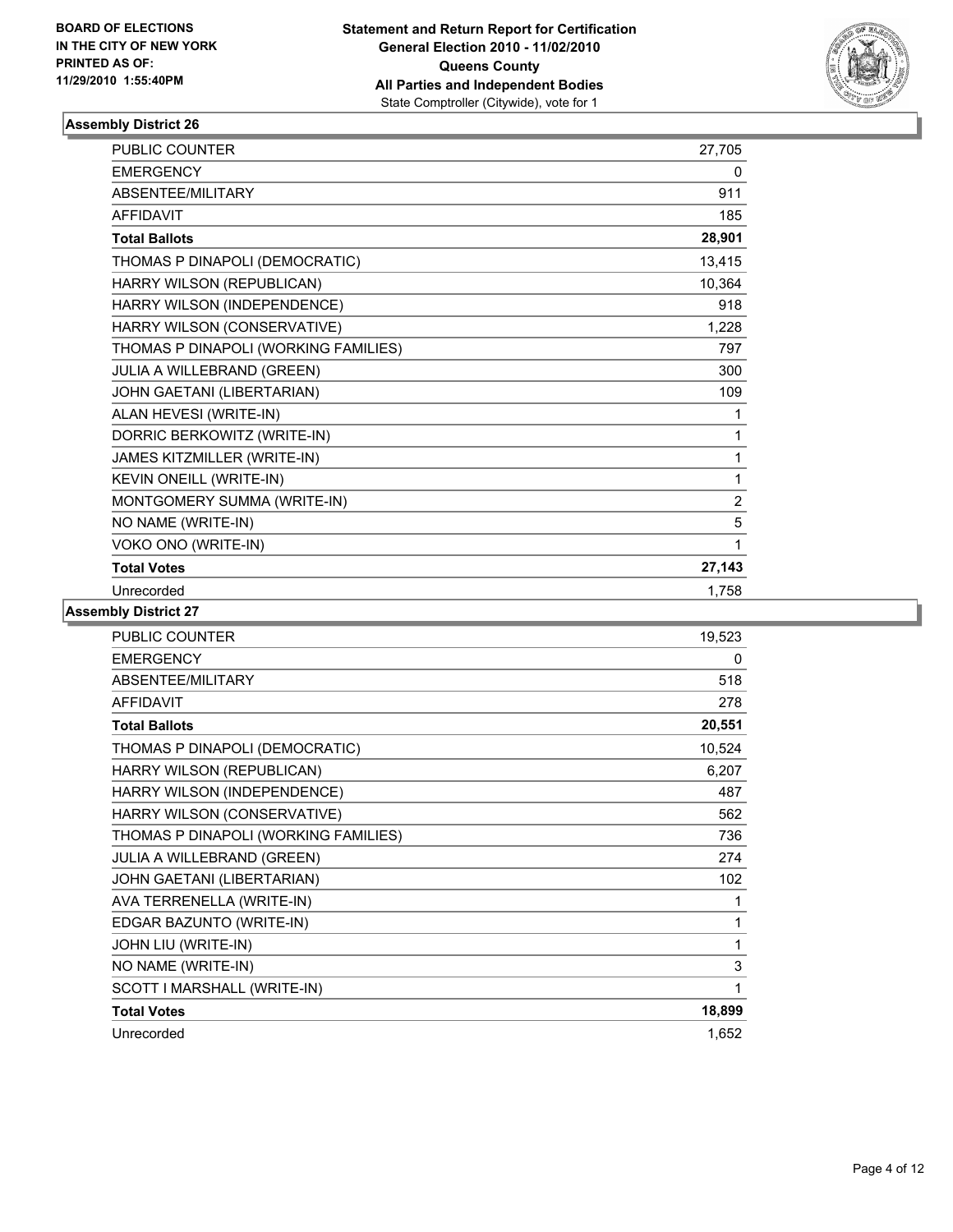

| <b>PUBLIC COUNTER</b>                | 24,011         |
|--------------------------------------|----------------|
| <b>EMERGENCY</b>                     | 0              |
| <b>ABSENTEE/MILITARY</b>             | 914            |
| <b>AFFIDAVIT</b>                     | 266            |
| <b>Total Ballots</b>                 | 25,415         |
| THOMAS P DINAPOLI (DEMOCRATIC)       | 11,718         |
| HARRY WILSON (REPUBLICAN)            | 8,921          |
| HARRY WILSON (INDEPENDENCE)          | 835            |
| HARRY WILSON (CONSERVATIVE)          | 840            |
| THOMAS P DINAPOLI (WORKING FAMILIES) | 911            |
| JULIA A WILLEBRAND (GREEN)           | 422            |
| JOHN GAETANI (LIBERTARIAN)           | 119            |
| HEROLD LAWSKY (WRITE-IN)             | 1              |
| JIMMY MCMILLAN (WRITE-IN)            | 1              |
| NO NAME (WRITE-IN)                   | $\overline{2}$ |
| ROLAND REGOS (WRITE-IN)              | 1              |
| SEAN DEBIASE (WRITE-IN)              | 1              |
| WILLIAM SMITH (WRITE-IN)             | 1              |
| <b>Total Votes</b>                   | 23,773         |
| Unrecorded                           | 1,642          |

| <b>PUBLIC COUNTER</b>                | 23,087         |
|--------------------------------------|----------------|
| <b>EMERGENCY</b>                     | 0              |
| ABSENTEE/MILITARY                    | 405            |
| <b>AFFIDAVIT</b>                     | 415            |
| <b>Total Ballots</b>                 | 23,937         |
| THOMAS P DINAPOLI (DEMOCRATIC)       | 20,040         |
| HARRY WILSON (REPUBLICAN)            | 1,055          |
| HARRY WILSON (INDEPENDENCE)          | 259            |
| HARRY WILSON (CONSERVATIVE)          | 150            |
| THOMAS P DINAPOLI (WORKING FAMILIES) | 841            |
| <b>JULIA A WILLEBRAND (GREEN)</b>    | 196            |
| JOHN GAETANI (LIBERTARIAN)           | 70             |
| GEMAAL D. BROWN (WRITE-IN)           | 1              |
| <b>GUY LUCA (WRITE-IN)</b>           | 1              |
| JADE CHU (WRITE-IN)                  | $\overline{2}$ |
| JOHN W. CRONIN (WRITE-IN)            | 1              |
| NO NAME (WRITE-IN)                   | $\overline{2}$ |
| <b>Total Votes</b>                   | 22,618         |
| Unrecorded                           | 1,319          |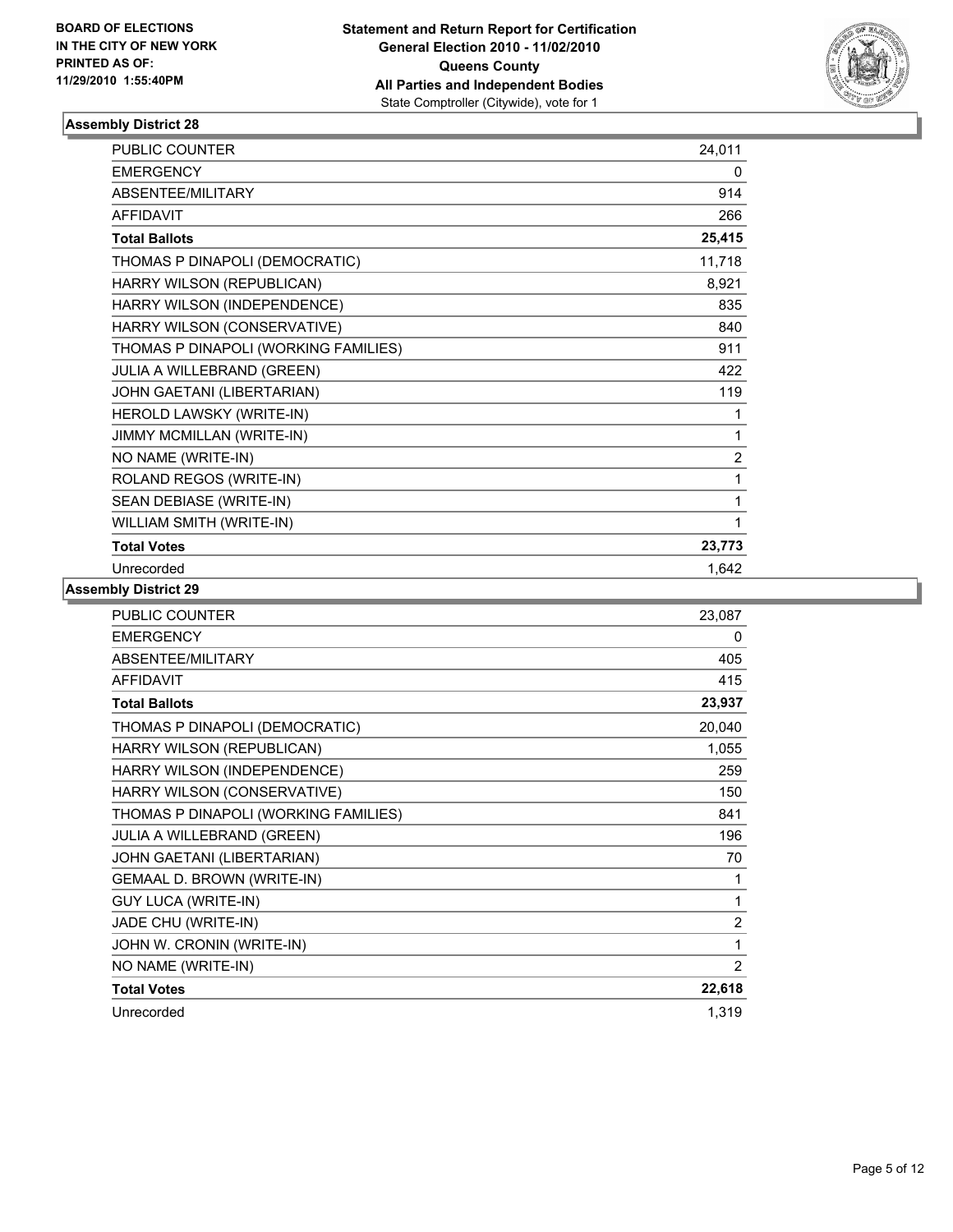

| <b>PUBLIC COUNTER</b>                | 17,016       |
|--------------------------------------|--------------|
| <b>EMERGENCY</b>                     | 0            |
| ABSENTEE/MILITARY                    | 368          |
| <b>AFFIDAVIT</b>                     | 264          |
| <b>Total Ballots</b>                 | 17,769       |
| THOMAS P DINAPOLI (DEMOCRATIC)       | 9,101        |
| HARRY WILSON (REPUBLICAN)            | 5,027        |
| HARRY WILSON (INDEPENDENCE)          | 484          |
| HARRY WILSON (CONSERVATIVE)          | 685          |
| THOMAS P DINAPOLI (WORKING FAMILIES) | 830          |
| JULIA A WILLEBRAND (GREEN)           | 347          |
| JOHN GAETANI (LIBERTARIAN)           | 96           |
| BARBARA HIGENS (WRITE-IN)            | 1            |
| EDWARD MECHMANN (WRITE-IN)           | 1            |
| ELIOT SPITZER (WRITE-IN)             | $\mathbf{1}$ |
| JONAS BENDER-NASH (WRITE-IN)         | $\mathbf{1}$ |
| MARCO RUBIO (WRITE-IN)               | $\mathbf{1}$ |
| MICKEY MOUSE (WRITE-IN)              | $\mathbf{1}$ |
| MIKE GIOIN (WRITE-IN)                | $\mathbf{1}$ |
| NO NAME (WRITE-IN)                   | 3            |
| RALPH NADER (WRITE-IN)               | 1            |
| WILLIAM SMITH (WRITE-IN)             | 1            |
| <b>Total Votes</b>                   | 16,582       |
| Unrecorded                           | 1,187        |
|                                      |              |

| PUBLIC COUNTER                       | 17,920 |
|--------------------------------------|--------|
| <b>EMERGENCY</b>                     | 0      |
| ABSENTEE/MILITARY                    | 497    |
| <b>AFFIDAVIT</b>                     | 344    |
| <b>Total Ballots</b>                 | 18,811 |
| THOMAS P DINAPOLI (DEMOCRATIC)       | 15,037 |
| HARRY WILSON (REPUBLICAN)            | 1,125  |
| HARRY WILSON (INDEPENDENCE)          | 204    |
| HARRY WILSON (CONSERVATIVE)          | 172    |
| THOMAS P DINAPOLI (WORKING FAMILIES) | 669    |
| <b>JULIA A WILLEBRAND (GREEN)</b>    | 151    |
| JOHN GAETANI (LIBERTARIAN)           | 34     |
| DECLINED PHANTOM (WRITE-IN)          | 1      |
| EMMANUEL ST. JEAN (WRITE-IN)         | 1      |
| NO NAME (WRITE-IN)                   | 1      |
| <b>Total Votes</b>                   | 17,395 |
| Unrecorded                           | 1,416  |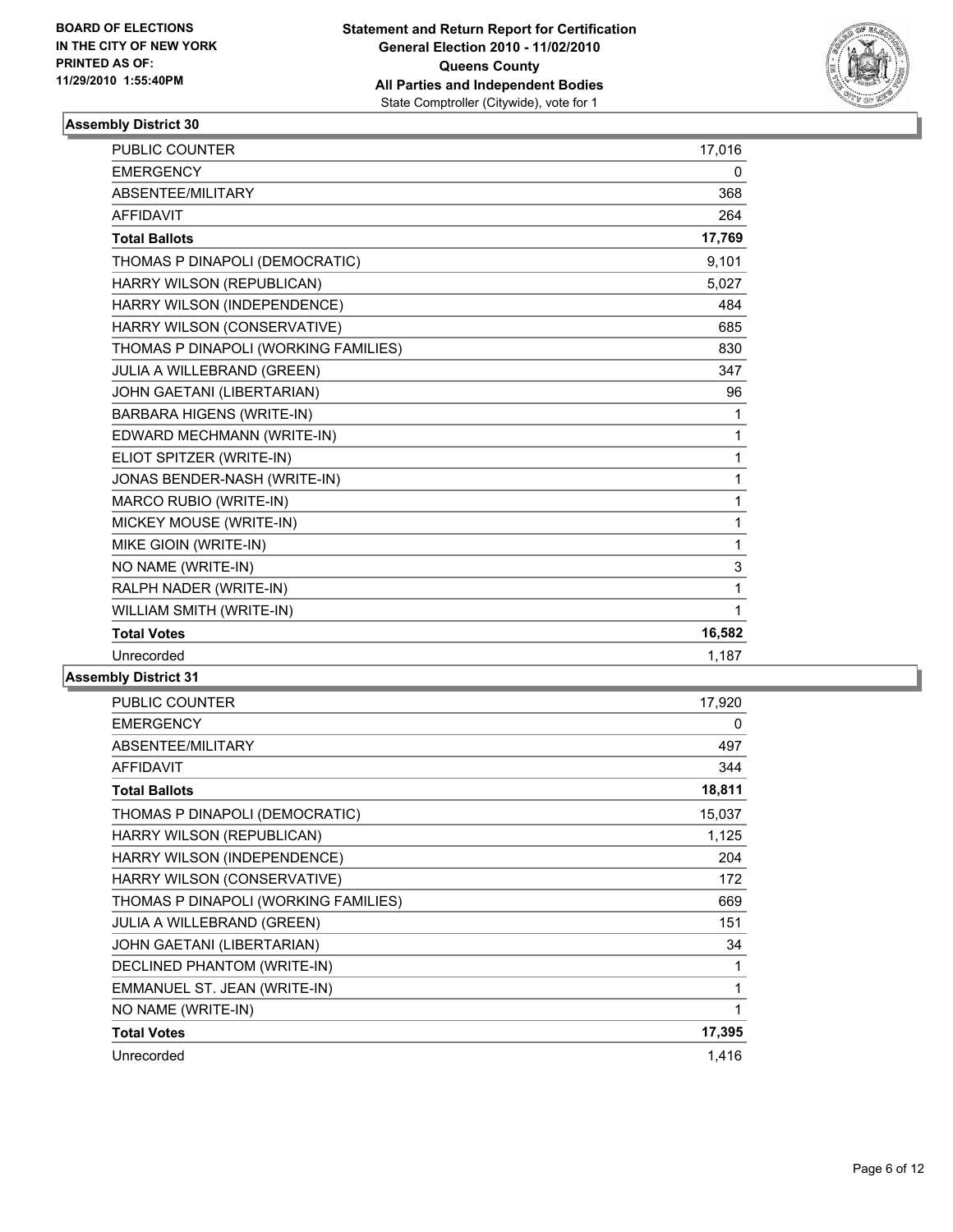

| <b>PUBLIC COUNTER</b>                | 20,730         |
|--------------------------------------|----------------|
| <b>EMERGENCY</b>                     | 17             |
| ABSENTEE/MILITARY                    | 325            |
| <b>AFFIDAVIT</b>                     | 395            |
| <b>Total Ballots</b>                 | 21,488         |
| THOMAS P DINAPOLI (DEMOCRATIC)       | 17,669         |
| HARRY WILSON (REPUBLICAN)            | 711            |
| HARRY WILSON (INDEPENDENCE)          | 215            |
| HARRY WILSON (CONSERVATIVE)          | 90             |
| THOMAS P DINAPOLI (WORKING FAMILIES) | 685            |
| <b>JULIA A WILLEBRAND (GREEN)</b>    | 194            |
| <b>JOHN GAETANI (LIBERTARIAN)</b>    | 27             |
| ALAN HEVESI (WRITE-IN)               | 1              |
| REV. AL C. SHARPTON (WRITE-IN)       | $\overline{2}$ |
| RICHARD BUTLER (WRITE-IN)            | 1              |
| <b>Total Votes</b>                   | 19,595         |
| Unrecorded                           | 1,893          |

| PUBLIC COUNTER                       | 24.428 |
|--------------------------------------|--------|
| <b>EMERGENCY</b>                     | 75     |
| ABSENTEE/MILITARY                    | 358    |
| <b>AFFIDAVIT</b>                     | 280    |
| <b>Total Ballots</b>                 | 25,168 |
| THOMAS P DINAPOLI (DEMOCRATIC)       | 19,215 |
| HARRY WILSON (REPUBLICAN)            | 2,214  |
| HARRY WILSON (INDEPENDENCE)          | 345    |
| HARRY WILSON (CONSERVATIVE)          | 351    |
| THOMAS P DINAPOLI (WORKING FAMILIES) | 1,311  |
| <b>JULIA A WILLEBRAND (GREEN)</b>    | 196    |
| <b>JOHN GAETANI (LIBERTARIAN)</b>    | 46     |
| FRANK AREVALO (WRITE-IN)             | 1      |
| TAHIRA NORTON (WRITE-IN)             | 1      |
| <b>Total Votes</b>                   | 23,680 |
| Unrecorded                           | 1,488  |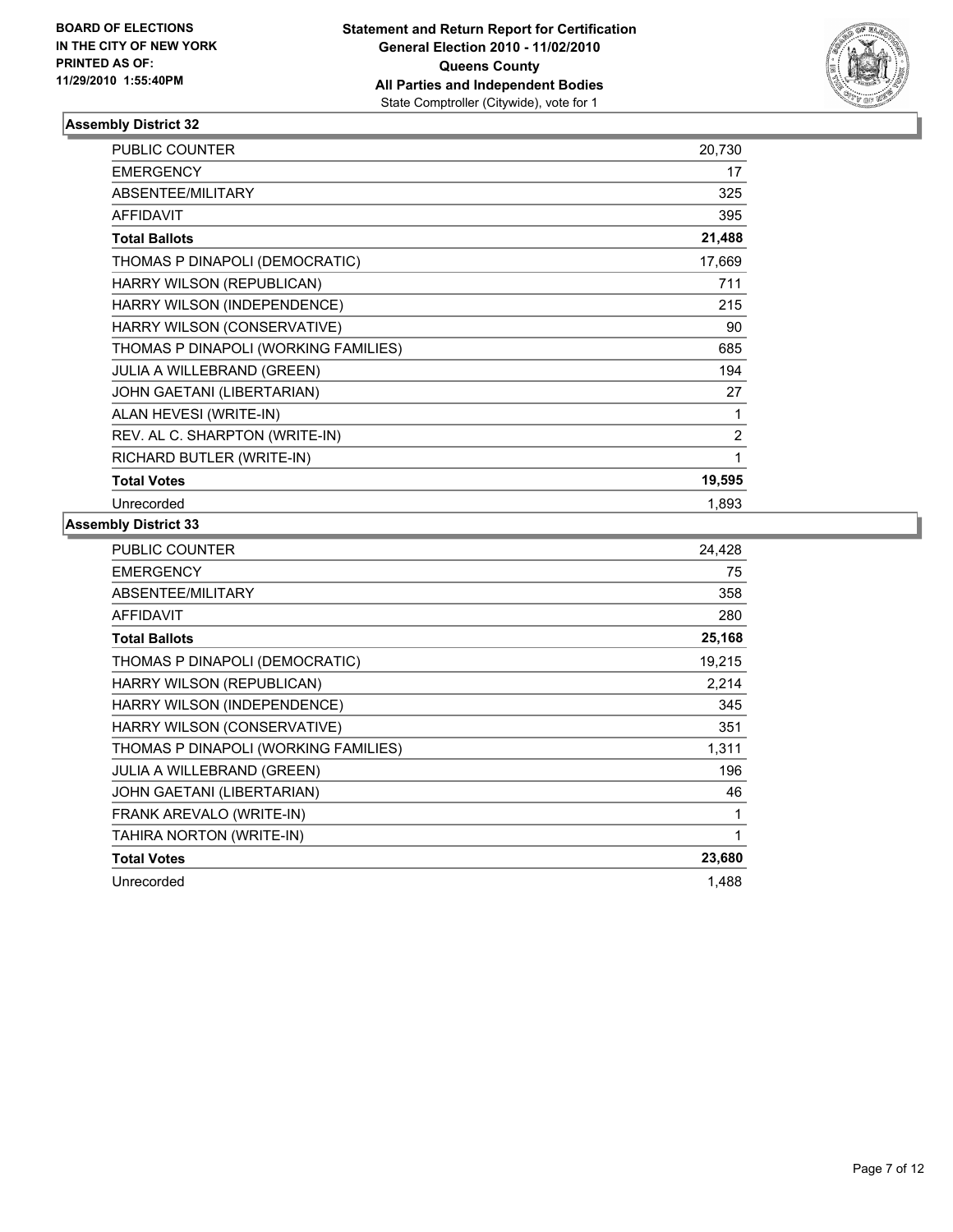

| <b>PUBLIC COUNTER</b>                | 13,768         |
|--------------------------------------|----------------|
| <b>EMERGENCY</b>                     | 0              |
| ABSENTEE/MILITARY                    | 232            |
| <b>AFFIDAVIT</b>                     | 212            |
| <b>Total Ballots</b>                 | 14,297         |
| THOMAS P DINAPOLI (DEMOCRATIC)       | 8,582          |
| HARRY WILSON (REPUBLICAN)            | 2,840          |
| HARRY WILSON (INDEPENDENCE)          | 269            |
| HARRY WILSON (CONSERVATIVE)          | 252            |
| THOMAS P DINAPOLI (WORKING FAMILIES) | 889            |
| JULIA A WILLEBRAND (GREEN)           | 243            |
| JOHN GAETANI (LIBERTARIAN)           | 59             |
| HARRISON V. GOLDIN (WRITE-IN)        | 1              |
| NO NAME (WRITE-IN)                   | $\overline{2}$ |
| PEE WEE HERMAN (WRITE-IN)            | 1              |
| RUTH ROBINEHE (WRITE-IN)             | 1              |
| <b>Total Votes</b>                   | 13,139         |
| Unrecorded                           | 1,158          |

| <b>PUBLIC COUNTER</b>                | 13,357 |
|--------------------------------------|--------|
| <b>EMERGENCY</b>                     | 45     |
| ABSENTEE/MILITARY                    | 292    |
| <b>AFFIDAVIT</b>                     | 163    |
| <b>Total Ballots</b>                 | 13,932 |
| THOMAS P DINAPOLI (DEMOCRATIC)       | 9,855  |
| <b>HARRY WILSON (REPUBLICAN)</b>     | 1,896  |
| HARRY WILSON (INDEPENDENCE)          | 215    |
| HARRY WILSON (CONSERVATIVE)          | 167    |
| THOMAS P DINAPOLI (WORKING FAMILIES) | 497    |
| JULIA A WILLEBRAND (GREEN)           | 183    |
| <b>JOHN GAETANI (LIBERTARIAN)</b>    | 44     |
| DEAD END (WRITE-IN)                  | 1      |
| NO NAME (WRITE-IN)                   | 1      |
| <b>Total Votes</b>                   | 12,859 |
| Unrecorded                           | 1,073  |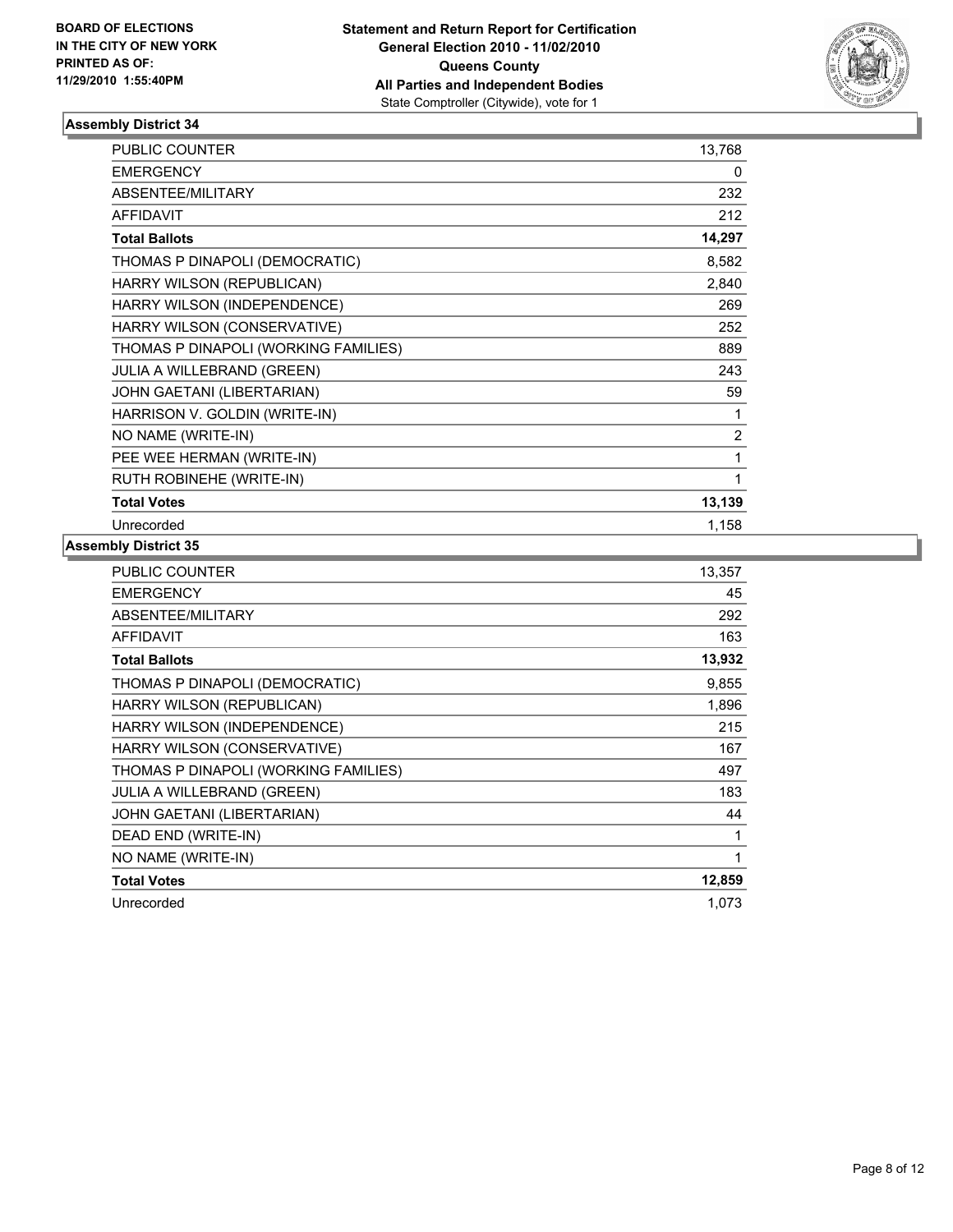

| <b>PUBLIC COUNTER</b>                | 17,109 |
|--------------------------------------|--------|
| <b>EMERGENCY</b>                     | 0      |
| ABSENTEE/MILITARY                    | 295    |
| <b>AFFIDAVIT</b>                     | 377    |
| <b>Total Ballots</b>                 | 17,995 |
| THOMAS P DINAPOLI (DEMOCRATIC)       | 10,117 |
| HARRY WILSON (REPUBLICAN)            | 3,998  |
| HARRY WILSON (INDEPENDENCE)          | 458    |
| HARRY WILSON (CONSERVATIVE)          | 364    |
| THOMAS P DINAPOLI (WORKING FAMILIES) | 1,054  |
| <b>JULIA A WILLEBRAND (GREEN)</b>    | 461    |
| JOHN GAETANI (LIBERTARIAN)           | 118    |
| GOOFY (WRITE-IN)                     | 1      |
| <b>Total Votes</b>                   | 16,571 |
| Unrecorded                           | 1.424  |

| PUBLIC COUNTER                       | 15,397 |
|--------------------------------------|--------|
| <b>EMERGENCY</b>                     | 0      |
| <b>ABSENTEE/MILITARY</b>             | 247    |
| <b>AFFIDAVIT</b>                     | 291    |
| <b>Total Ballots</b>                 | 16,024 |
| THOMAS P DINAPOLI (DEMOCRATIC)       | 10,092 |
| HARRY WILSON (REPUBLICAN)            | 2,701  |
| HARRY WILSON (INDEPENDENCE)          | 298    |
| HARRY WILSON (CONSERVATIVE)          | 297    |
| THOMAS P DINAPOLI (WORKING FAMILIES) | 964    |
| <b>JULIA A WILLEBRAND (GREEN)</b>    | 379    |
| JOHN GAETANI (LIBERTARIAN)           | 90     |
| JELLO BIZFRA (WRITE-IN)              | 1      |
| NO NAME (WRITE-IN)                   | 7      |
| RAYMOND GEE (WRITE-IN)               | 1      |
| WALTER N IWACHOW (WRITE-IN)          | 1      |
| <b>Total Votes</b>                   | 14,831 |
| Unrecorded                           | 1.193  |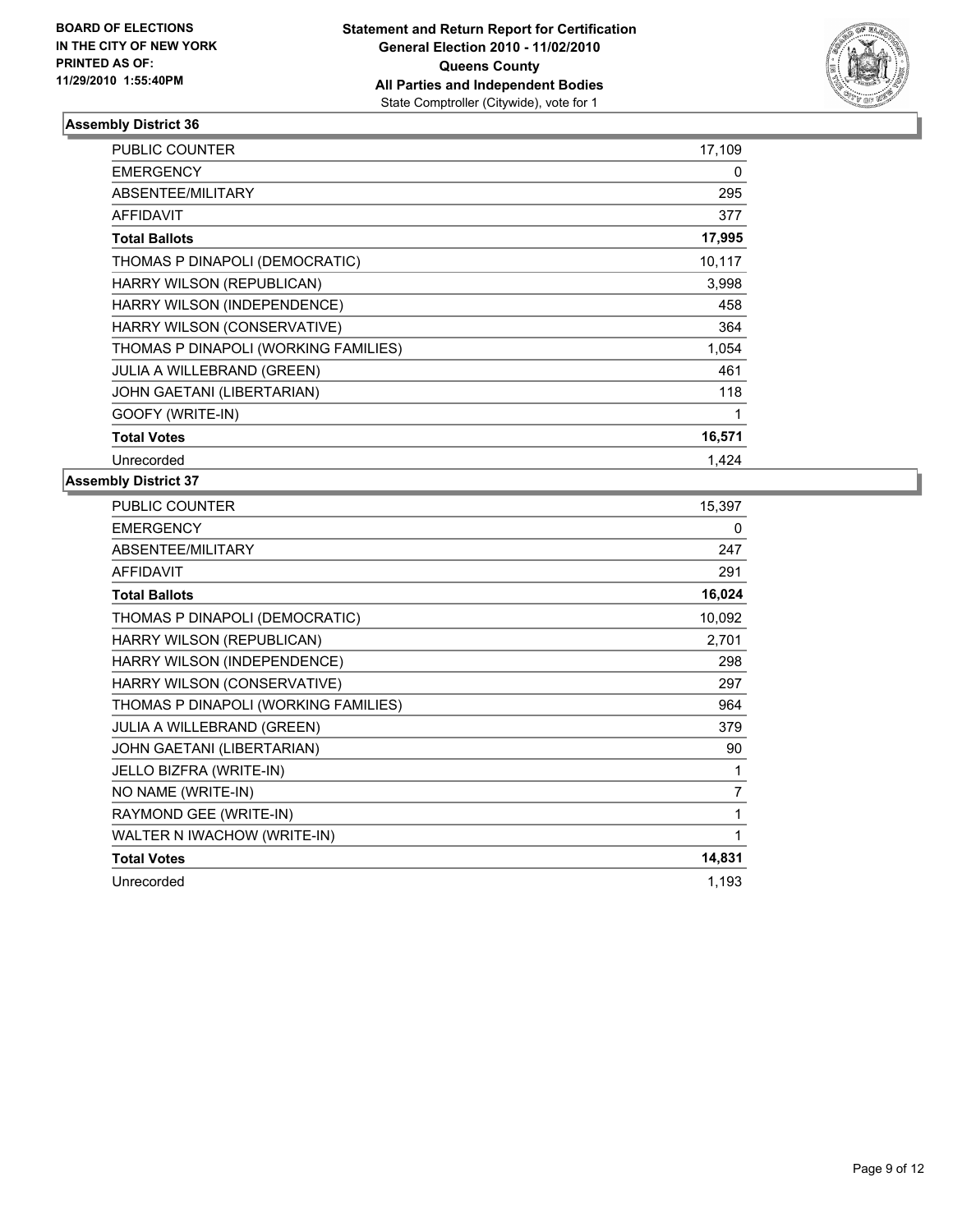

| <b>PUBLIC COUNTER</b>                | 14,298 |
|--------------------------------------|--------|
| <b>EMERGENCY</b>                     | 17     |
| ABSENTEE/MILITARY                    | 276    |
| <b>AFFIDAVIT</b>                     | 209    |
| <b>Total Ballots</b>                 | 14,839 |
| THOMAS P DINAPOLI (DEMOCRATIC)       | 8,380  |
| HARRY WILSON (REPUBLICAN)            | 3,571  |
| HARRY WILSON (INDEPENDENCE)          | 352    |
| HARRY WILSON (CONSERVATIVE)          | 604    |
| THOMAS P DINAPOLI (WORKING FAMILIES) | 484    |
| JULIA A WILLEBRAND (GREEN)           | 204    |
| JOHN GAETANI (LIBERTARIAN)           | 45     |
| EDWARD J. SPIOLLI (WRITE-IN)         | 1      |
| NANCY ZHAO (WRITE-IN)                | 1      |
| NO NAME (WRITE-IN)                   | 3      |
| <b>Total Votes</b>                   | 13,645 |
| Unrecorded                           | 1,194  |

| PUBLIC COUNTER                       | 9,918  |
|--------------------------------------|--------|
| <b>EMERGENCY</b>                     | 3      |
| ABSENTEE/MILITARY                    | 125    |
| <b>AFFIDAVIT</b>                     | 123    |
| <b>Total Ballots</b>                 | 10,237 |
| THOMAS P DINAPOLI (DEMOCRATIC)       | 6,727  |
| HARRY WILSON (REPUBLICAN)            | 1,422  |
| HARRY WILSON (INDEPENDENCE)          | 155    |
| HARRY WILSON (CONSERVATIVE)          | 115    |
| THOMAS P DINAPOLI (WORKING FAMILIES) | 629    |
| JULIA A WILLEBRAND (GREEN)           | 146    |
| JOHN GAETANI (LIBERTARIAN)           | 32     |
| EDWARD MALKA (WRITE-IN)              | 1      |
| NO NAME (WRITE-IN)                   | 6      |
| <b>Total Votes</b>                   | 9,233  |
| Unrecorded                           | 1,004  |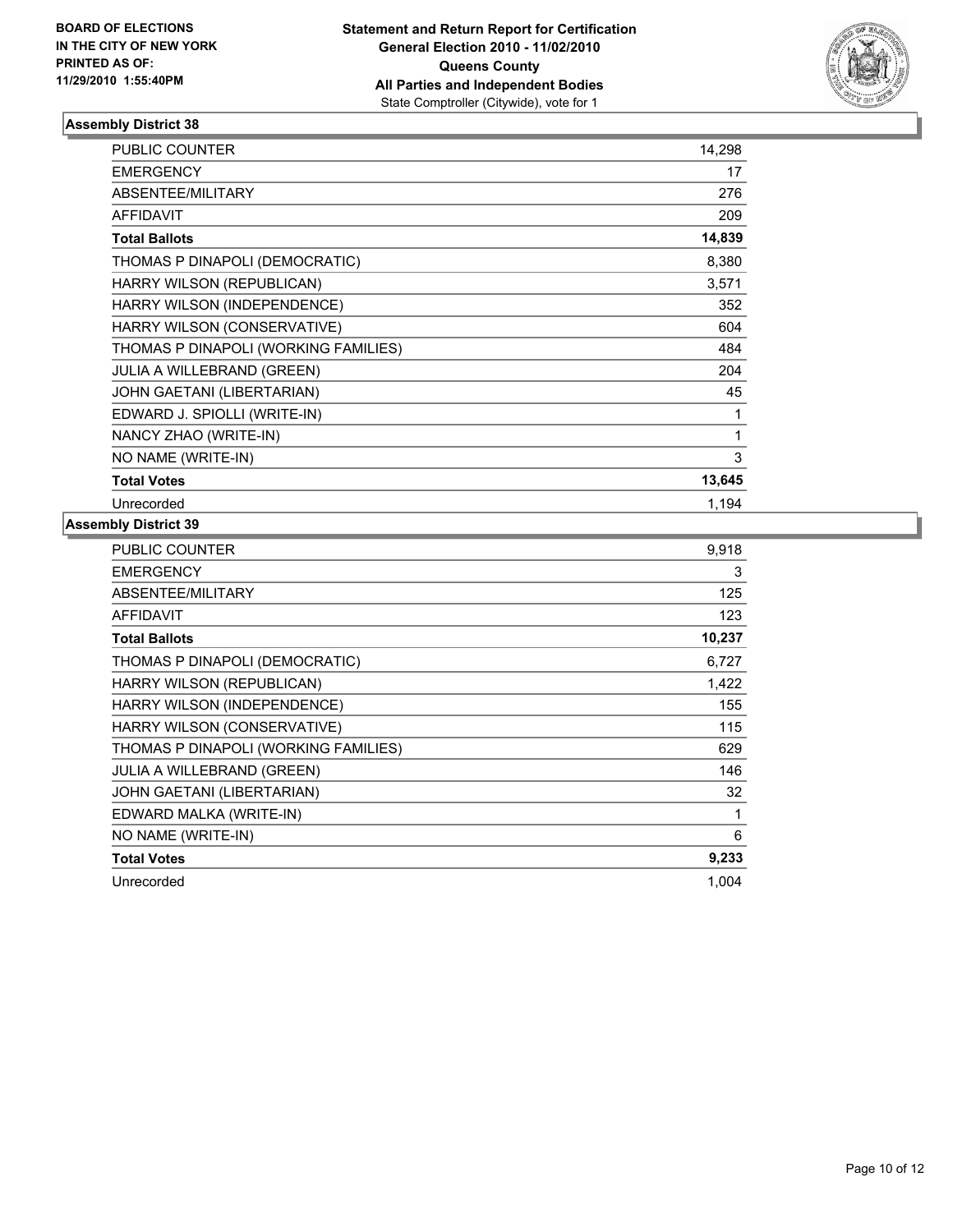

**Total for State Comptroller (Citywide) - Queens County**

| PUBLIC COUNTER                       | 336,956 |
|--------------------------------------|---------|
| <b>EMERGENCY</b>                     | 209     |
| ABSENTEE/MILITARY                    | 7,837   |
| AFFIDAVIT                            | 4,752   |
| <b>Total Ballots</b>                 | 351,550 |
| THOMAS P DINAPOLI (DEMOCRATIC)       | 213,320 |
| HARRY WILSON (REPUBLICAN)            | 76,505  |
| HARRY WILSON (INDEPENDENCE)          | 7,625   |
| HARRY WILSON (CONSERVATIVE)          | 8,899   |
| THOMAS P DINAPOLI (WORKING FAMILIES) | 13,938  |
| JULIA A WILLEBRAND (GREEN)           | 4,680   |
| JOHN GAETANI (LIBERTARIAN)           | 1,289   |
| ALAN HEVESI (WRITE-IN)               | 2       |
| ANDREW CHERPAK JR. (WRITE-IN)        | 1       |
| AVA TERRENELLA (WRITE-IN)            | 1       |
| <b>BARBARA HIGENS (WRITE-IN)</b>     | 1       |
| BEN MILCHANO (WRITE-IN)              | 1       |
| DAVID PATERSON (WRITE-IN)            | 1       |
| DEAD END (WRITE-IN)                  | 1       |
| DECLINED PHANTOM (WRITE-IN)          | 1       |
| DORRIC BERKOWITZ (WRITE-IN)          | 1       |
| EDGAR BAZUNTO (WRITE-IN)             | 1       |
| EDWARD J. SPIOLLI (WRITE-IN)         | 1       |
| EDWARD MALKA (WRITE-IN)              | 1       |
| EDWARD MECHMANN (WRITE-IN)           | 1       |
| ELIOT SPITZER (WRITE-IN)             | 1       |
| EMMANUEL ST. JEAN (WRITE-IN)         | 1       |
| FRANK AREVALO (WRITE-IN)             | 1       |
| GEMAAL D. BROWN (WRITE-IN)           | 1       |
| GOOFY (WRITE-IN)                     | 1       |
| <b>GUY LUCA (WRITE-IN)</b>           | 1       |
| HARRISON V. GOLDIN (WRITE-IN)        | 1       |
| HELEN DIGIULIO (WRITE-IN)            | 1       |
| HEROLD LAWSKY (WRITE-IN)             | 1       |
| HOMEY THE CLOWN (WRITE-IN)           | 1       |
| JADE CHU (WRITE-IN)                  | 2       |
| JAMES KITZMILLER (WRITE-IN)          | 1       |
| JAMES TRIKAS (WRITE-IN)              | 1       |
| JELLO BIZFRA (WRITE-IN)              | 1       |
| JIMMY MCMILLAN (WRITE-IN)            | 1       |
| JOHN LIU (WRITE-IN)                  | 5       |
| JOHN W. CRONIN (WRITE-IN)            | 1       |
| JONAS BENDER-NASH (WRITE-IN)         | 1       |
| KEVIN BOYLE (WRITE-IN)               | 1       |
| KEVIN ONEILL (WRITE-IN)              | 1       |
| MARCO RUBIO (WRITE-IN)               | 1       |